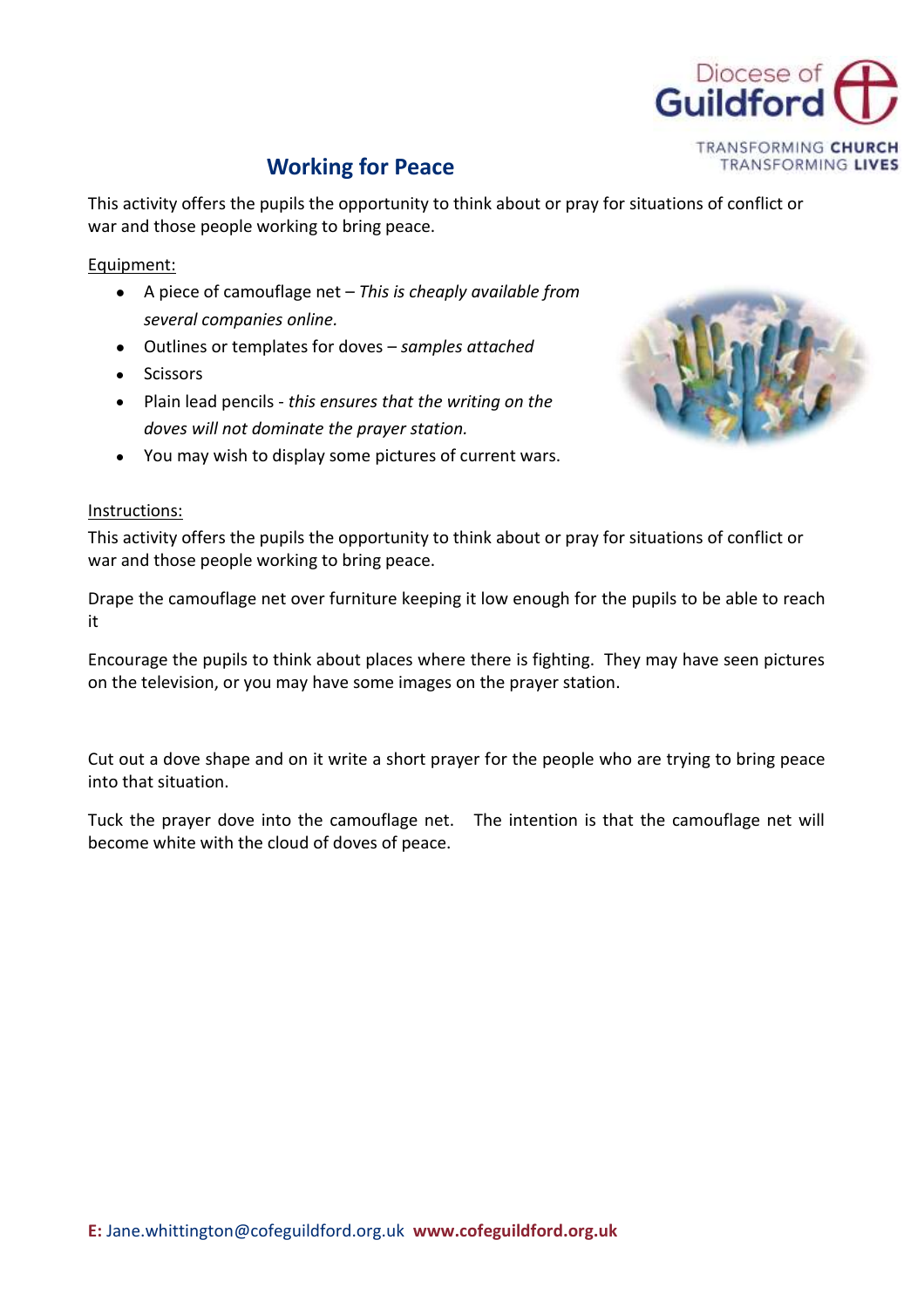

## **Working for Peace**

**Cut out a dove shape.**

**Think of a place where there is still war or conflict.** 

**Write a prayer for the people working to bring peace to that place on one side of the dove.**

**Now put your dove onto the camouflage net. As we all pray the camouflage net used in war, will become white with doves of peace.** 

**E:** Jane.whittington@cofeguildford.org.uk **www.cofeguildford.org.uk**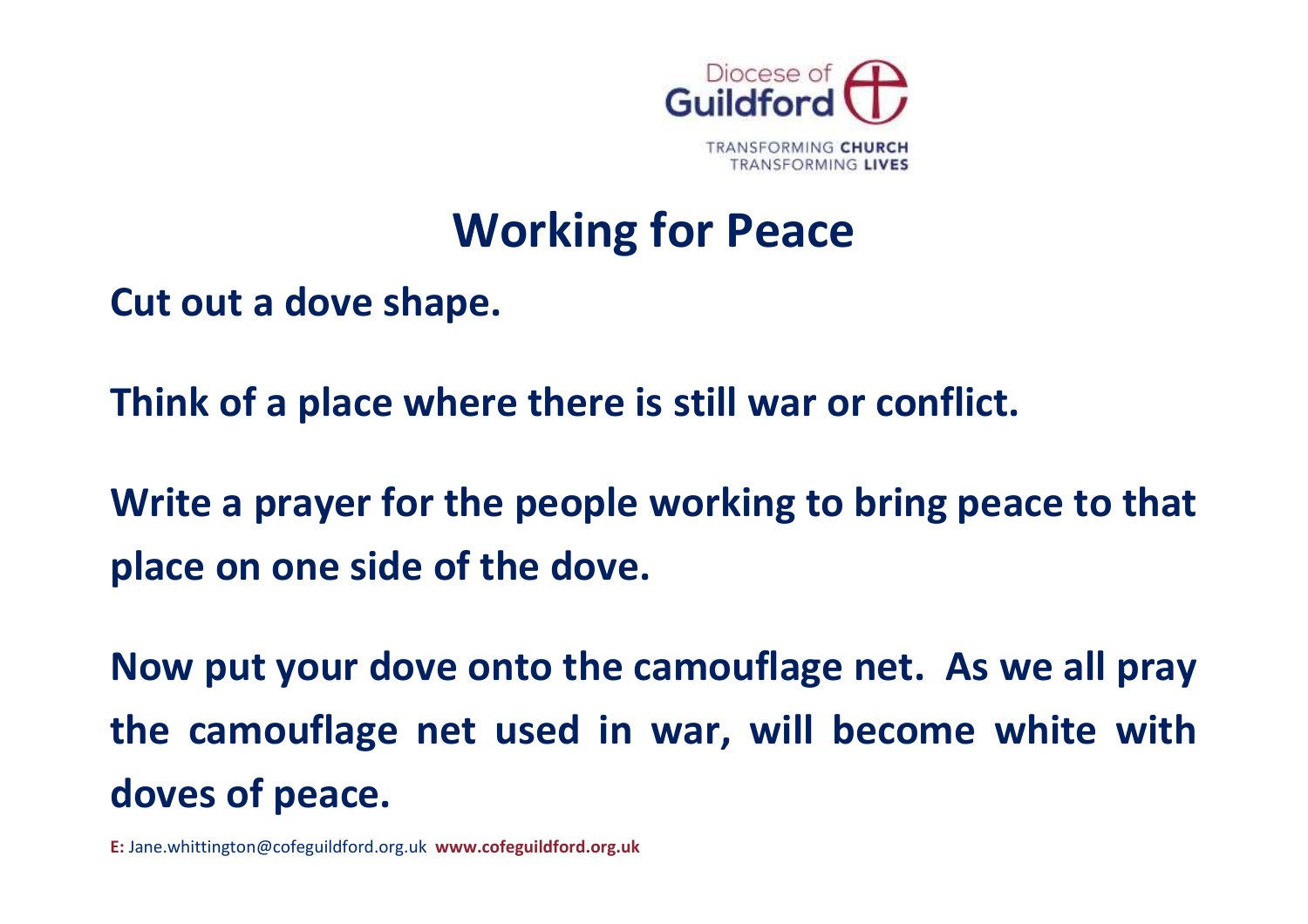



**T:** 01483 790300 **E:** info@cofeguildford.org.uk **www.cofeguildford.org.uk** Page | 3